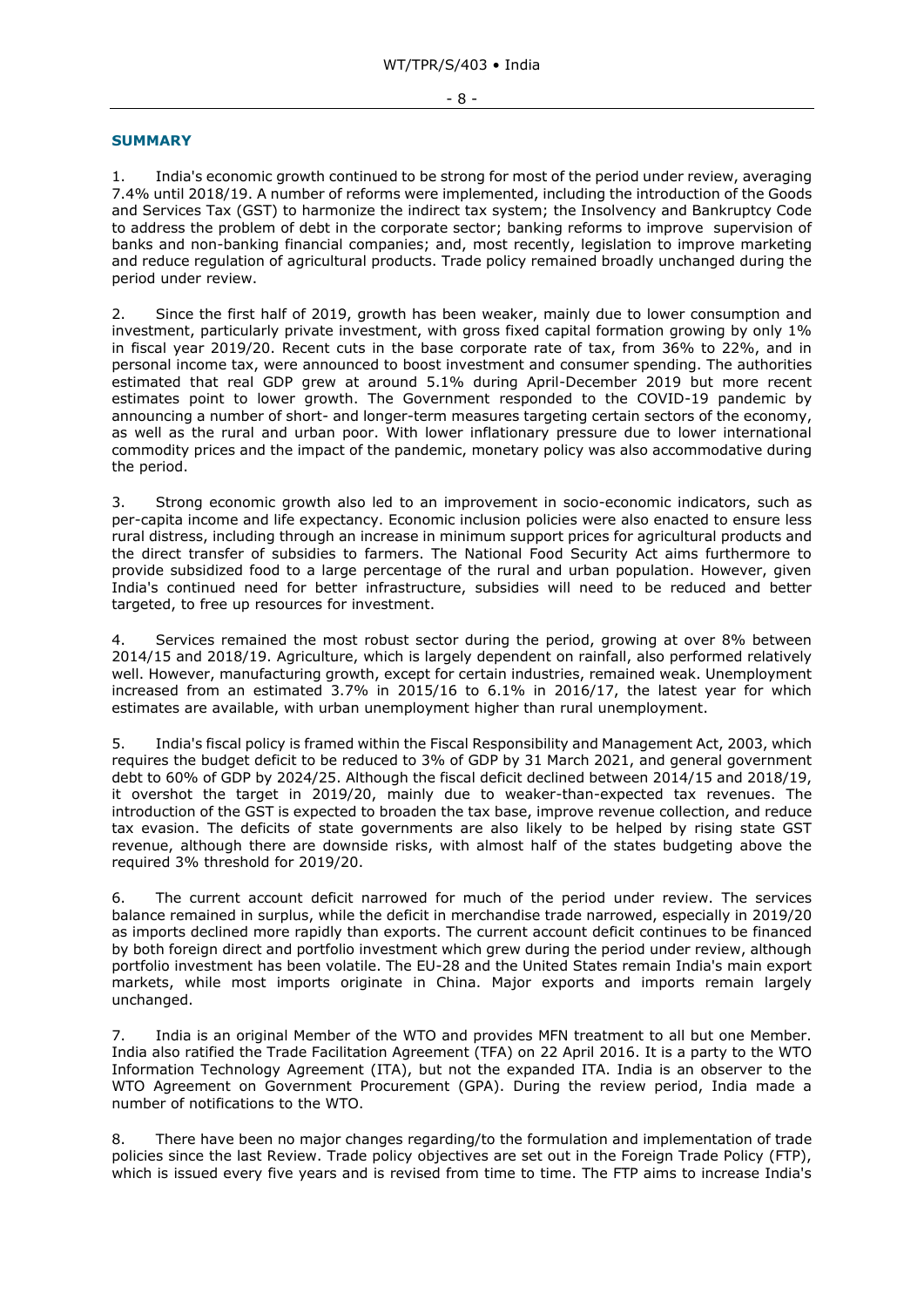- 9 -

share of global exports from 2.5% in 2015 to 3.5% in 2020. The export target is to be achieved through a number of incentives, such as the Merchandise Export from India and the Services Export from India Schemes. India also continues to make frequent changes to its trade policies and measures, through circulars and notifications, to address domestic concerns. India continued to liberalize its policies on FDI, further permitting FDI up to 100% without the need for prior government approval in an expanded list of agricultural activities; defence; broadcasting carriage services; telecommunications services and business-to-business electronic commerce; insurance intermediaries; and airports, other air services and non-scheduled air transport services.

9. During the period under review, India implemented several measures to facilitate trade, such as a reduction in the number of documents required, and the automation of the customs clearance system for imports and exports. Other trade-facilitation initiatives introduced since 2015 include: the electronic interface, the Indian Customs Electronic Gateway (ICEGATE); the Single Window Interface for Facilitation of Trade (SWIFT); the new authorised economic operators (AEO) programme; the Direct Port Delivery and the Direct Port Entry (DPE) facilities; and the increased use of the Risk Management System (RMS).

10. Trade policy remained largely unchanged since the previous Review. India continues to rely on trade policy instruments such as the tariff, export taxes, minimum import prices, import and export restrictions, and licensing. These are used to, inter alia, manage domestic demand and supply requirements, protect the economy from wide domestic price fluctuations, and ensure conservation and proper utilization of natural resources. As a result, frequent changes are made to tariff rates and other trade policy instruments, which creates uncertainty for traders.

11. The basic tariff structure remains unchanged since 2015. However, following the adoption of the GST in 2017, the additional duties and special additional duties previously added to the basic tariff were removed. The introduction of the GST has been a major change regarding other duties and charges affecting imports. The GST, which replaced several taxes, applies to both domestic and imported goods. The 10% social welfare charge, which applies only to imports, remains in place.

12. India uses both *ad valorem* and non-*ad valorem* tariff rates; in 2020/21, 93.9% of all tariff lines are subject to *ad valorem* rates. There are 725 tariff lines (6.1% of the total) subject to nonad valorem rates; of these, 4 are subject to specific rates, and 721 (697 in 2015) have mixed duties (*ad valorem* and/or a specific duty component). Mixed duties continue to apply to textiles and clothing (714 tariff lines) and natural rubber products (7 lines).

13. The simple average applied MFN tariff increased from 13% in 2014/15 to 14.3% in 2020/21, and to 15.4% if *ad valorem* equivalents (AVEs) are considered. The increase in the average tariff reflects the changes in the distribution of tariff rates since the last Review in 2015, with a decrease in the percentage of lower-rate tariffs. As a result, while tariff rates continue to range from zero to 150% (considering only the *ad valorem* rates), the percentage of tariff lines with rates between 0% and 10% declined from 79.1% in 2015 to 67.8% in 2020/21. However, the percentage of tariff lines that bear rates higher than  $10\%$  and up to 30% increased from  $12.1\%$  (2014/15) to 21.3% (2019/20) to 22.1% in 2020/21, and those with rates above 30% rose from 2.8% (2014/15) to 4% in 2020/21. The most common tariff rates continue to be 10% (31.7% of all tariff lines) and 7.5% (24.4%). The highest rates, above 60%, apply to products such as alcoholic beverages (150%), followed by animals and their products; fruit, vegetables and plants; coffee and tea; and certain motor vehicles, all with tariffs of 100%.

14. India bound 75.3% of its Tariff Schedule. It bound 100% of the tariff lines related to agricultural products, at rates ranging from 10% to 300%, and 71.7% of the tariffs related to nonagricultural products, in general at lower tariff rates, ranging from 0% to 150%. The highest bound rates apply to oil seeds, fats, oils and their products.

15. The tariff treatment that India accords to certain goods in the information and communications technology sector is currently the subject of a dispute at the WTO.

16. India has MFN tariff rate quotas (TRQs) for skimmed milk and some types of cream, maize, and some oils. TRQs were also negotiated under the preferential agreements with Nepal and Sri Lanka. In general, there are no imports under TRQs.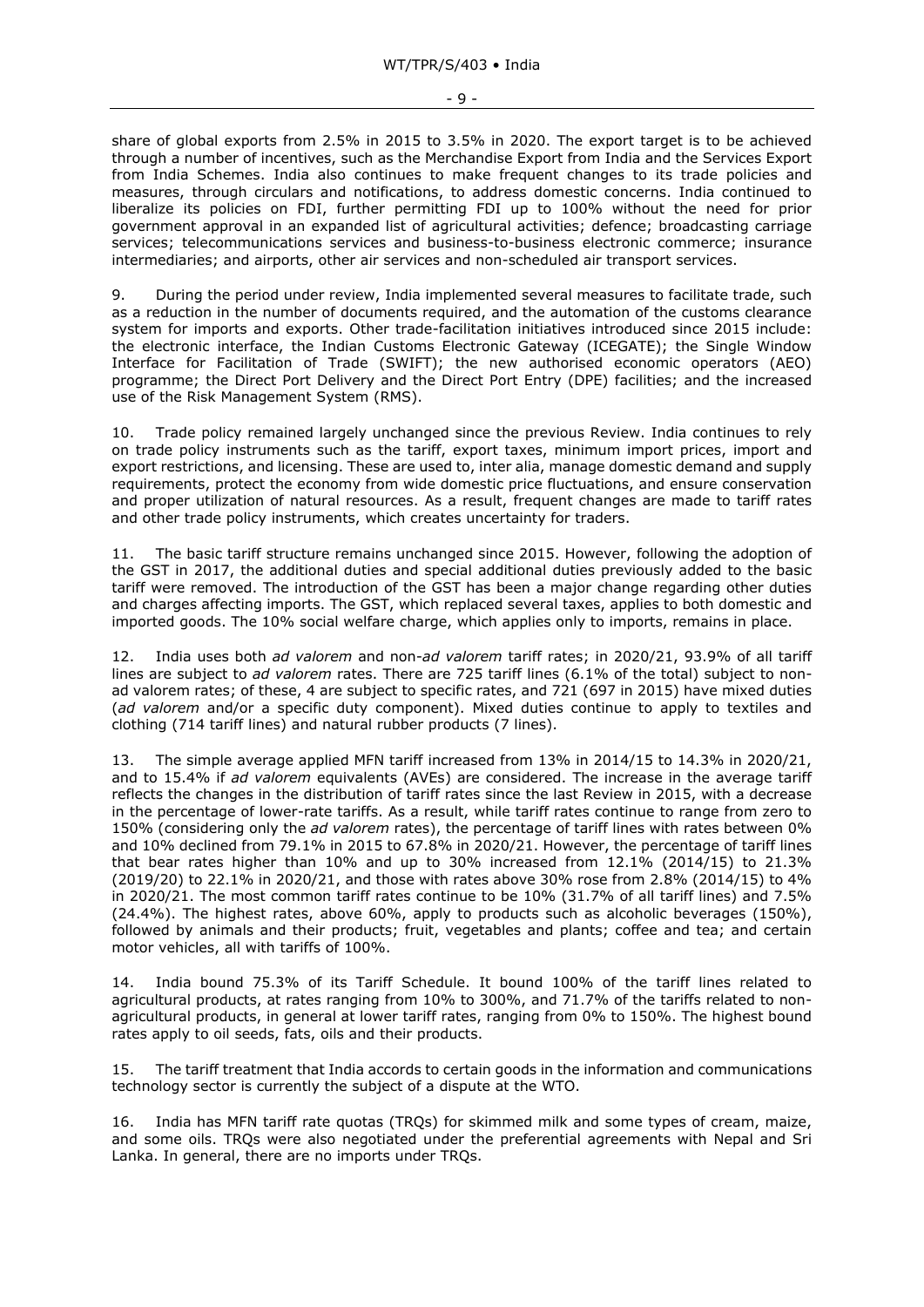17. India maintains import and export prohibitions and restrictions. Restrictions are imposed to: (i) protect human, animal and plant life or health; public morality; historical heritage; the environment; and intellectual property rights (IPRs); (ii) prevent the use of deceptive practices and the illegal trade of arms and ammunition; and (iii) comply with UN resolutions. In addition, India continues to use designated state trading enterprises (STEs) to import some agricultural products, fertilizers, and oil products, with the stated purpose of ensuring a fair return to farmers; safeguarding food security; managing the procurement of fertilizer for farmers; and implementing the domestic support price system for oil products. Since the last Review, some products, such as onions and sugar (under TRQ since 2019) have been removed from the list of exports subject to state trading and may currently be exported by any eligible exporter.

18. India continues to be an active user of anti-dumping measures; it is currently the main user of anti-dumping measures in the WTO. During 2015-19 (as at December 2019), India initiated 233 investigations, a sharp increase since 2011-14 (June) when the number of initiations stood at 82. Most of the investigations initiated during the review period relate to products originating in China, followed by those originating in the Republic of Korea and the EU-28. At end-2019, India had imposed 254 anti-dumping duties. These measures affected mainly chemicals and products thereof (40.6% of all measures). The average length of anti-dumping measures in force as at December 2019 was 5.9 years; however, 58 measures, which applied mainly to imports originating in China (45%), have been in place for more than 10 years. During 2015-20 (January), India initiated 20 countervailing investigations, and there were 11 measures in place. As in the case of anti-dumping duties, most of the measures applied to imports originating in China. India is also an active user of safeguard measures; as at June 2019, India had initiated 46 investigations (12% of all the safeguards investigations initiated by WTO Members). There is one safeguard measure in force.

19. To support both domestic production and exports, India continues to provide a number of incentives, in the form of direct subsidies and price support schemes, tariff concessions or exemptions, or preferential rates of interest. In addition, up to 40% of all bank lending must be allocated to "priority sectors", including agriculture, small and medium-sized enterprises, education, housing, social infrastructure, renewable energy, and exports. Preferences under government procurement are also provided to domestic companies.

20. In general, the programmes maintained to promote exports apply to all sectors. However, some are sector-specific, for instance those pertaining to agriculture. Most of these programmes did not undergo substantial changes since 2015; they provide for fiscal and financial incentives and marketing assistance. However, in 2015, the Export from India Scheme (EIS) was introduced. The EIS encompasses two schemes: the Merchandise Exports from India Scheme (MEIS), which replaced five schemes; and the Services Exports from India Scheme (SEIS). The number of products covered by the MEIS, and the budget allocated to it, increased during the review period. The MEIS is scheduled to end on 1 January 2021; it will be replaced by a new scheme to reimburse exporters for taxes, duties and levies which are not exempt or refunded under any other existing scheme.

21. Over the review period, India revised its standardization legislation; the Bureau of Indian Standards (BIS) Act, 1986 was replaced by the BIS Act, 2016. Under the new Act, standardization covers goods and was introduced for services, systems, and processes; and several new provisions were adopted, such as new types of conformity assessment schemes. The BIS is India's national standards body, which formulates standards in all sectors, except those stipulated in the Agricultural Produce (Grading and Marking) Act, 1937 and the Drugs and Cosmetics Act, 1940. Procedures to formulate and implement standards and technical regulations did not change significantly over the review period. Since 2015, some of India's technical regulations have been subject to specific trade concerns in the WTO Committee on Technical Barriers to Trade. Some products are subject to mandatory product certification. Product certification applies to both locally produced and imported goods. Regarding SPS, according to the notifications submitted to the WTO, SPS measures comply with, or are based on, relevant international standards, and they mostly apply to all Members. India took one emergency measure that applies to all trading partners. During the review period, Members raised seven concerns, of which two were resolved.

22. Government procurement in India remains decentralized, and is subject to multiple regulations, including sector-specific provisions and procurement provisions enacted by the states. The General Financial Rules (GFRs) that apply to all sectors is the main piece of legislation regulating government procurement. Over the review period, the GFRs were amended several times, inter alia, to introduce new procurement methods and enforce the use of electronic procurement. During the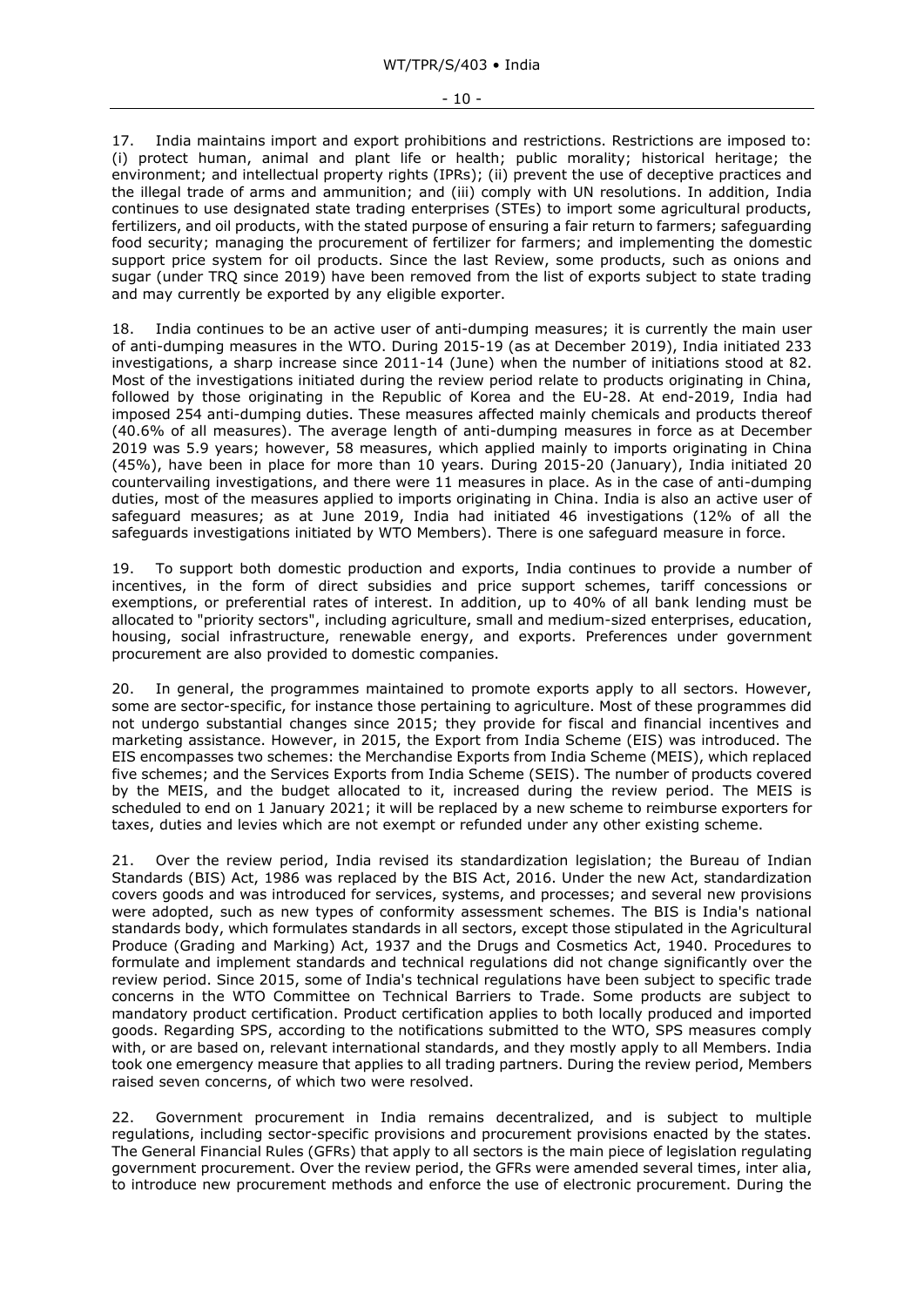2015-20 period, India maintained sector-specific reservations and preferences in public procurement, and others that apply specifically to micro and small enterprises. In 2017, additional preferences for locally-produced goods were introduced under the Make in India initiative. India remains an Observer to the WTO Government Procurement Agreement.

23. Competition is regulated by the Competition Act, 2002 that, with some exceptions, applies to all economic operators and sectors; there are also sector-specific provisions. Some changes adopted over the review period include: the adoption of leniency provisions regarding cartels; the simplification of the procedure to file a combination (mergers); the suspension of the deadline to notify a combination (in 2017); and the introduction of automatic approval for combinations that do not require an exhaustive assessment (in 2019). India continues to apply exceptions to the requirement to notify certain combinations.

24. India continues to maintain price controls, especially for agricultural products under various mechanisms. Retail prices of other products, such as LPG cylinders, natural gas, fertilizer, and drugs, are also controlled. Price controls are in place mainly to support the agricultural sector, ensure food security, and reduce poverty.

25. In 2016, India issued its first National Intellectual Property Rights (NIPR) Policy. It is aimed at creating national awareness of the importance of IPR protection through training and outreach and offers financial support and fiscal incentives to encourage IPR generation and commercialization, including a fee rebate of up to 80% on patent fees for start-ups. There have also been changes to the institutional framework regarding intellectual property. Since 2016, all IPRs, except for the protection of plant varieties, fall under the Department for Promotion of Industry and Internal Trade; this has become the single nodal agency for IPR. Plant variety protection continues to be administered by the Department of Agriculture, Cooperation and Farmers' Welfare. Since 2015, India has implemented various IPR enforcement measures, such as the establishment of commercial courts to expedite IPR-related court proceedings. However, since 2018, Customs is no longer allowed to seize infringing imports suo motu; therefore, at present, a court injunction is required to protect patent rights against infringement at the border.

26. While agriculture accounts for 16% of GDP, its share of total employment is over 40%. India continues to regulate imports and exports, as well as domestic prices, to meet its food security goals. Import and export restrictions, TRQs, state trading, and minimum import prices are used at the border. The Government provides support, both direct and indirect, to farmers, including for inputs such as water, electricity, seeds and fertilizers; minimum support prices; and marketing and transport. Under the National Food Security Act (NFSA), food grains are provided at subsidized prices to households identified by the states as having priority; under the Act, subsidized food is to be provided to 75% of the rural population and 50% of the urban population. The Government's subsidy for food accounts for almost half of its explicit subsidies, and the subsidy for fertilizers accounts for another third.

27. During the period under review, various reforms took place. Under the Agricultural Export Policy, processed and organic agricultural products are not subject to export restrictions, and imports of agricultural products that are used for such exports were to be liberalized. The Government has also gradually been increasing direct payments to farmers, as is the case under the Price Deficiency Payment Scheme, which benefits oilseed producers. Under this Scheme, if prices fall below the minimum support price, the difference between the market price and the minimum support price is paid directly to registered farmers. Cash transfers for purchasing food provided under the NFSA are also being provided on a trial basis in some union territories. In 2020, the Essential Commodities Act was amended to ensure that the supply of certain agricultural products may only be regulated in exceptional circumstances. Efforts have also been made to improve the marketing of agricultural products, including through the introduction of an electronic National Agricultural Market (e-NAM) in 2016, which aims to unify the markets across the states. In 2020, further marketing reforms took place to guarantee freedom to farmers to conduct intra- or inter-state trade, and to encourage contract farming between farmers and agri-business.

28. Over the review period, India's policies regarding the electricity sector were aimed at ensuring access to reliable and affordable services and at diversifying energy sources. To this end, various incentives were granted to expand the distribution network and to promote the use of renewables. As a result, the share of renewable energy sources (mainly solar and wind) to generate electricity increased from 14.6% in 2015 to 23.7% in 2020. However, coal is still India's main source of power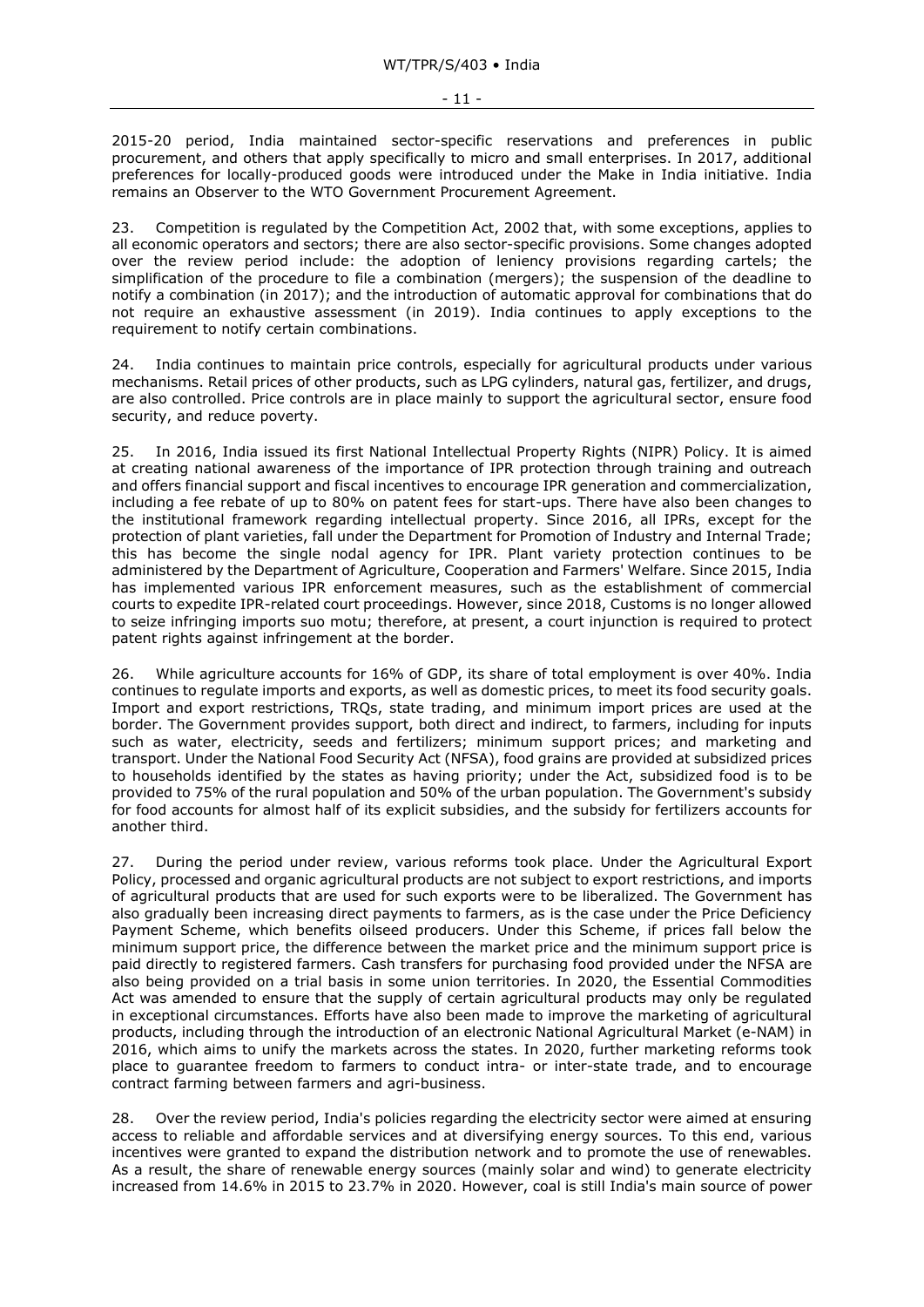generation. India continues to provide cross-subsidies regarding retail tariffs; tariffs for consumers below the poverty line and small households are subsidized; and electricity for the agricultural sector is free/unmetered. The distribution companies, which are mainly owned by the states, continued to face severe financial difficulties, due to the under-pricing of electricity which, in turn, hampers their ability to offer a reliable power supply. In 2015, a voluntary scheme was put in place to address the companies' poor financial condition, with the states taking over a percentage of the companies' debt. As a result of the COVID-19 pandemic, consumers were allowed to defer payment of their electricity bills.

29. The share of the manufacturing sector in India's GDP decreased from 16.3% in 2014/2015 to 15.1% in 2019/2020. Sectors that play an important role in merchandise trade include textiles and clothing, which accounts for 2% of GDP, and 11.4% of merchandise exports, and employs around 45 million people; and automobiles, with around 7% of GDP, and 8.0% of merchandise exports. India has run a deficit in its balance of trade in manufactured goods during the review period, with growth in imports outstripping that of exports. India continues to implement the National Manufacturing Policy (NMP) aimed at increasing the share of manufacturing in GDP to 25% by 2022. Provisions under the NMP include programmes to develop skills, facilitate financing for SMEs, increase demand for manufacturing and infrastructure through government procurement. The Make in India programme was launched in 2014, to attract investment to achieve the 25%-of-GDP target by 2022.

30. Services accounted for around 54% of India's GDP in 2018/19 an increase since 2014/15 when their share stood at some 52%. The sector contributes almost 70% to India's GDP growth. The services sector is the largest recipient of FDI. India ran a surplus in its services trade of around 3% of GDP, for most of the period under review.

31. Following consolidation, the number of public sector banks (PSBs) fell to 12 in 2020; however, with around 70% of total assets, they continue to dominate the sector. The remaining assets are distributed between 22 private banks, 46 foreign banks, a large number of rural, urban and cooperative banks, and non-banking financial companies (NBFCs). The sector continues to be regulated by the Reserve Bank of India (RBI), using a risk-based framework. During the period under review, commercial banks remained well-capitalized, although for several years nonperforming assets (NPAs) remained high, rising to over 11% of gross advances in 2018 before falling to 9% by 2020. NPAs also increased in NBFCs, and the RBI issued new guidelines in 2019 to improve supervision of the latter. The RBI Act, 1934 was also amended in 2019, to address governance issues. The Government's Indradhanush Plan funding, to support PSBs, also aims to address governance issues.

32. To encourage financial inclusion, the Pradhan Mantri Jan Dhan Yojana (PMJDY) Scheme was launched in August 2014, to enable the unbanked to open bank accounts, to directly receive salaries, subsidies, remittances and other payments. In addition, all banks are required to provide 40% of their lending to priority sectors; this target was extended to all foreign banks with 20 or more branches by March 2018 and those with less than 20 branches by March 2020. In light of the deteriorating economic environment due to the COVID-19 pandemic, a number of steps were taken in 2020 to provide temporary relief to borrowers and enhance liquidity support for financial markets and other stakeholders. They include: a special refinance facility of INR 650 billion for the National Bank for Agriculture and Rural Development (NABARD), the Small Industries Development Bank of India (SIDBI), the National Housing Bank (NHB), and the EXIM Bank, to enable them to continue funding activities as required.

33. There were no significant changes in the insurance sector, which continues to be dominated by public-sector companies, especially for life insurance. Insurance penetration continues to be low, and a number of schemes were launched to bring insurance to a greater share of the population. There were a few changes in FDI policy in this sector. FDI of up to 49% (up from 26%) is permitted automatically in insurance companies, and up to 100% in insurance intermediation services. In addition, foreign re-insurers may open branches in India up to the 49% FDI limit. As for banking, since 2015, insurance providers are required to write a certain amount of their insurance in specific sectors.

34. The telecommunication market remains highly concentrated. The state-owned companies (Bharat Sanchar Nigam Ltd. (BSNL) and Mahanagar Telephone Nigam Ltd. (MTNL)) remain the main providers of fixed telecom services and, even though a new private supplier entered the mobile